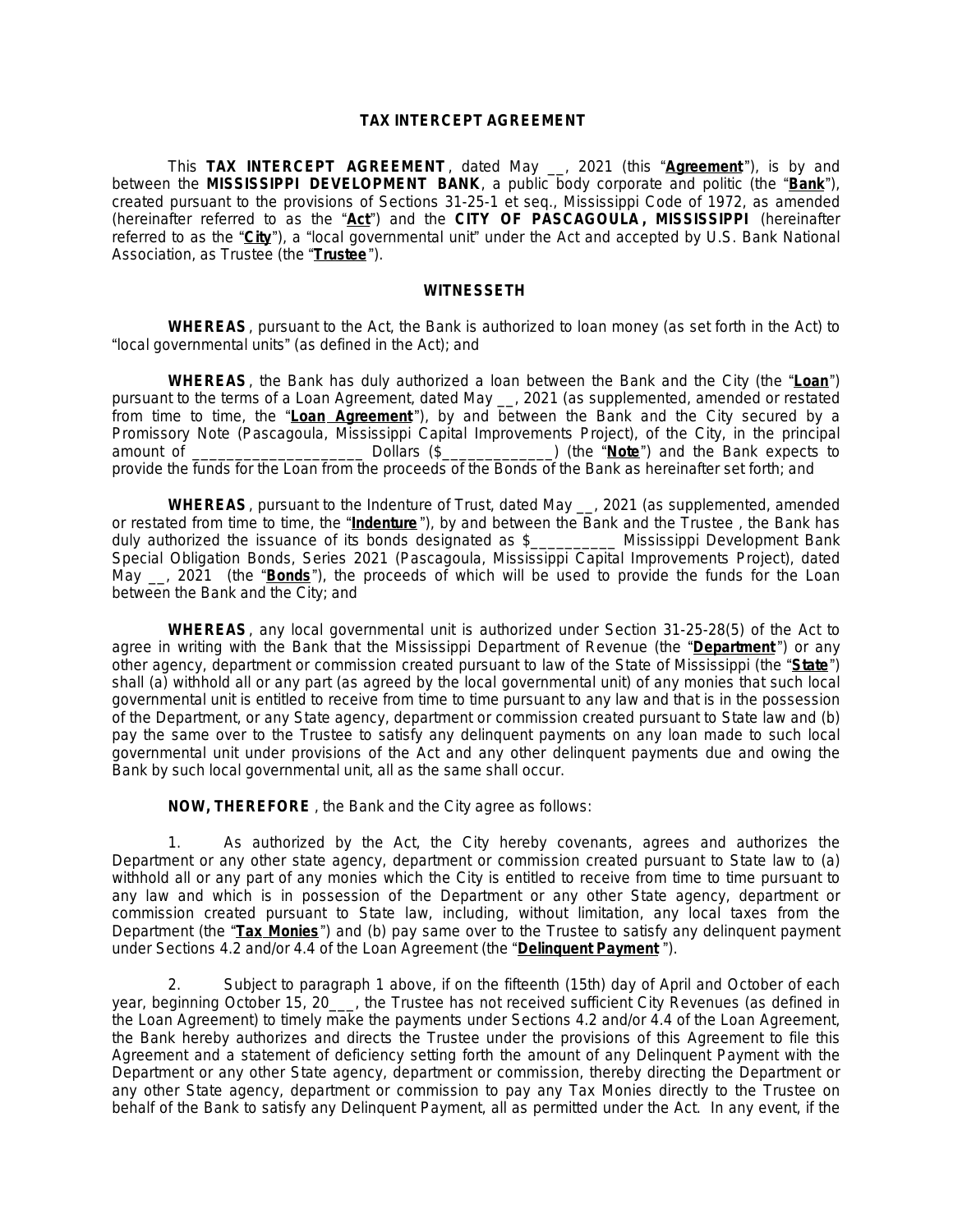City fails to make timely payments under the Loan Agreement and the Note, as provided in Sections 4.2 and 4.4 of the Loan Agreement, the Trustee is hereby further directed to file this Agreement with the Department or other state agency, department or commission, and take further action to recover Tax Monies under the Indenture. This paragraph 2 includes requirements in addition to the requirements under paragraph 1 and this paragraph 2 in no way limits the rights of the Trustee or the Bank. To the extent the Act requires the Bank rather than the Trustee to file this Agreement with the Department or other state agency, department or commission, the Bank shall take all action required under the Act to recover Tax Monies for application under the Indenture to pay amounts due on the Bonds.

3. The Trustee is hereby directed under the Indenture to pay any Tax Monies into the General Account of the General Fund (as those terms are defined in the Indenture) to be applied in accordance with Section 6.05 under the Indenture, and the City hereby agrees with such direction.

4. The term Tax Monies as defined herein shall exclude any monies held by the Department or any other State agency, department or commission created pursuant to State law to the extent amounts are to be paid to the City for the benefit of a separate school district or any other political subdivision other than the City.

5. This Agreement may be executed in one or more counterparts, any of which shall be regarded for all purposes as an original and all of which constitute one and the same instrument. The Bank and City each agree that it will execute any and all documents or other instruments and take such other actions as may be necessary to give effect to the terms of this Agreement or as otherwise required to recover Tax Monies pursuant to the Act to pay amounts due on the Bonds. This Agreement may not be amended or waived without the prior written consent of the registered owners of the majority of the principal amount of the Bonds outstanding.

6. No waiver by either the Bank or the City of any term or condition of this Agreement shall be deemed or construed as a waiver of any other terms or conditions, nor shall a waiver of any breach be deemed to constitute a waiver of any subsequent breach, whether of the same or of a different section, subsection, paragraph, clause, phrase or other provision of this Agreement.

7. This Agreement merges and supersedes all prior negotiations, representations, and agreements between the Bank and the City relating to the subject matter hereof and constitutes the entire Agreement between the Bank and the City in respect hereof.

[Remainder of page intentionally left blank; signatures to follow.]